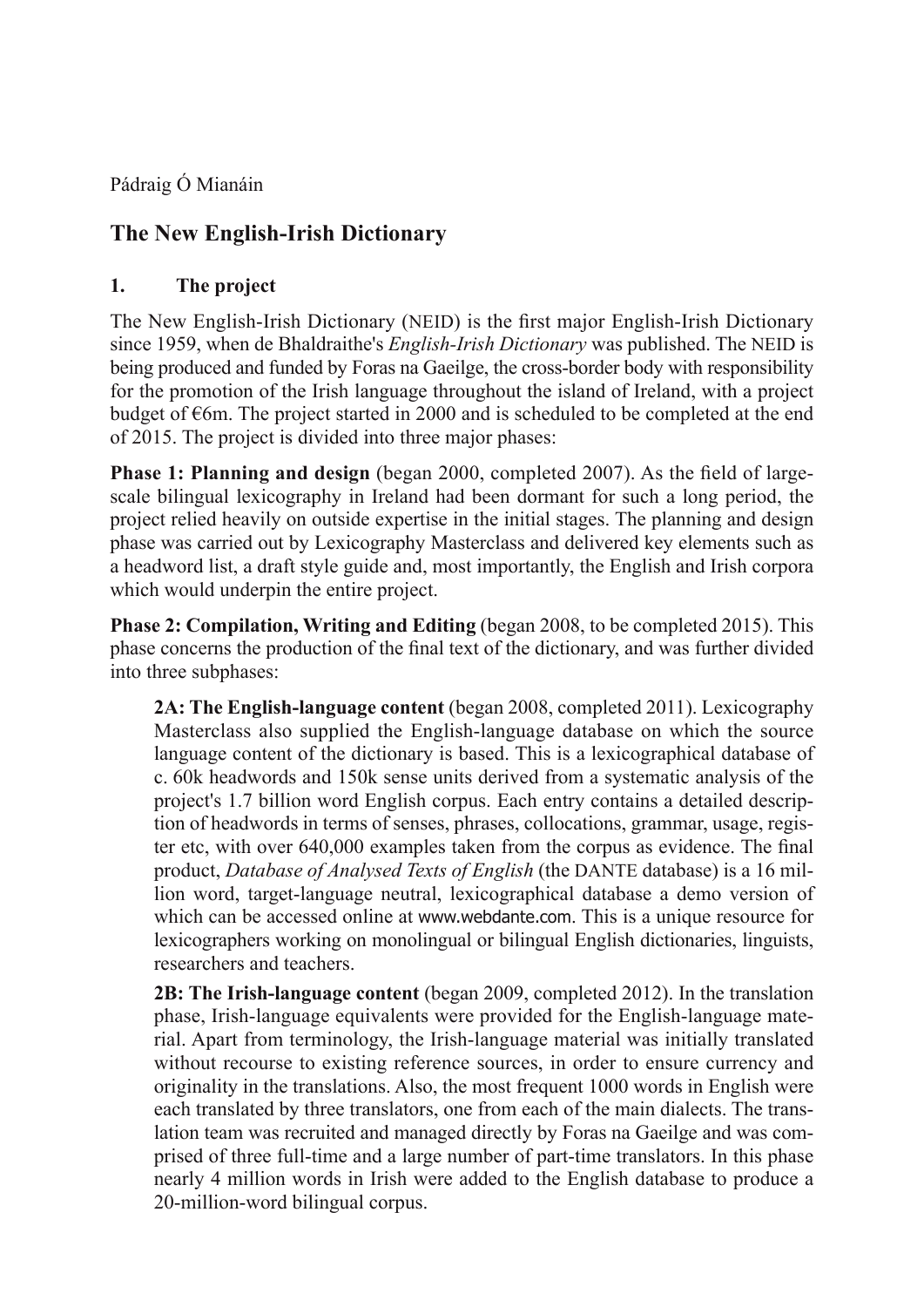**2C: Editing the final entries** (began 2011, ongoing). In this phase the editing team first select the final English-language content for each entry and subsequently the equivalent Irish-language content. The editing team of three full-time editors and a number of part-time editors was directly recruited and managed by Foras na Gaeilge.

**Phase 3: Publication** (began 2011, ongoing). In this phase the final entries are prepared for publication, first online and ultimately in book form. The online and mobile versions of the dictionary, containing a third of the eventual content, were launched in January 2013 at www.focloir.ie and will be followed by an app version. The full dictionary will be online by the end of 2014 with a printed version to follow in 2015. NEID will eventually contain some 100,000 sense units (c. 40,000 headwords) and will be available in both electronic and book formats.

## **2. Practical challenges**

The project to produce a modern bilingual English-Irish dictionary faced a number of significant practical challenges. Some of these challenges may be common to other minority languages, while others stemmed from the specific situation of Irish-language lexicography and in particular the difficulties arising from the shortage of available personnel with the appropriate skills and experience necessary for such a large-scale project at editorial and managerial level.

- **The absence of adequate electronic corpora of Irish**. Modern lexicography is largely corpus-based and relies heavily on the ability of computers to analyse huge digital corpora. Unfortunately such corpora did not exist in the Irish language, and although the project produced a new 30 million word Irish-language corpus, it falls far short in terms of size, content and representativeness when compared to the norm in other projects internationally, as exemplified in the 1.7 billion word corpus of English produced specifically for the NEID during Phase 1 of the project.
- **Qualified, experienced staff**. Finding qualified and/or experienced translators and editors has been a major obstacle throughout the course of the project. From a purely lexicographical point of view, there is a critical shortage of people who have the lexicographical expertise and the necessary knowledge of the Irish language; as mentioned previously, the last major English-Irish dictionary was published in the 1950s and the last Irish-English dictionary in the 1970s. Even from a translation point of view, while there are many qualified and skilled translators working in a professional capacity, the concentration on currency in both source and target languages of the current project required competency in registers not normally central to academic or professional activities and which are beyond the scope of what professional translators deal with on a daily basis.
- **An innovative approach to dictionary compilation.** The approach followed in the NEID project is groundbreaking in that the final content of the dictionary is entirely derived from a unique lexicographical database. A more traditional, straightforward approach would have been to start with a substantial English-language dictionary framework from a recent bilingual dictionary by a major international company, then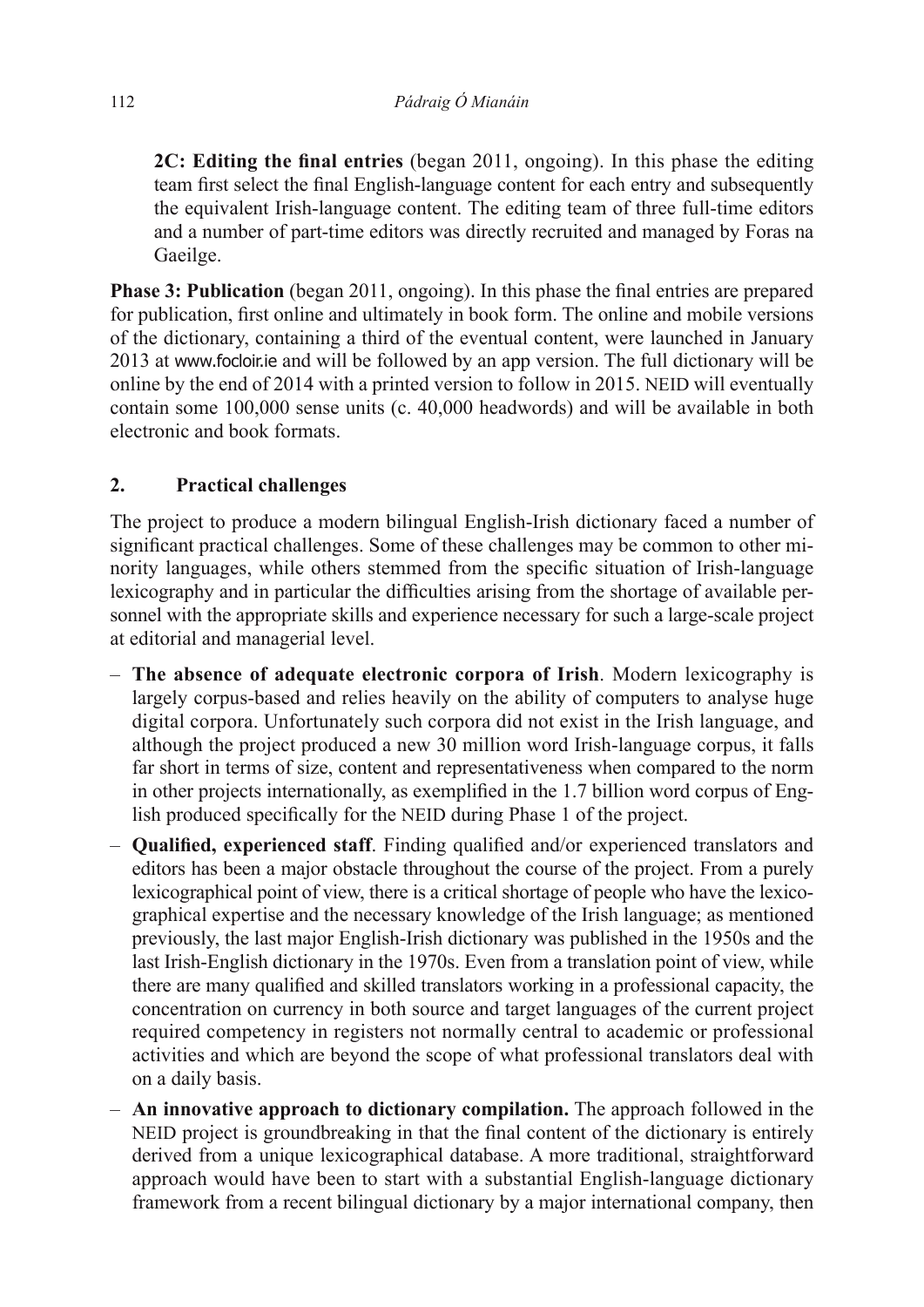have a team of translators 'fill the blanks', so to speak, to provide the target language content; this model would also have required a much smaller editorial team. Working from the lexicographical database, however, required all translators and editors to exercise a higher level of judgement throughout, highlighting even more the lack of experienced staff available to the project. In the long term, however, the approach adopted should have major advantages for any future projects.

- **Technical challenges**. The technical/electronic working environment of modern lexicography posed a significant challenge, both at the organisational level dealing with various databases hosted externally and at individual level where a lot of training was required to enable the staff, most of whom were working remotely, to use the systems as efficiently as possible and as quickly as possible.
- **Management of staff and processes**. The varied nature of the project and the overlapping of the various phases and sub-phases required careful organisation and management, particularly as a lot of the processes in the translation and editing stages were being developed from scratch. There were a number of recruitment drives due to turnover of part-time personnel and to meet project deadlines, and there was also a significant amount of coordination involved with staff from other departments within Foras na Gaeilge who were seconded on a temporary basis in the period leading up to the launch.
- **Training and upskilling of staff**. The shortage of experienced people at all levels in the project required a significant and continuous programme of training and monitoring as the processes for each phase of the project were being implemented. Unfortunately, much of this training effort was expended on part-time staff who may not be available to work on future projects.

#### **3. Linguistic challenges**

The project also faced a number of challanges arising from the particular situation of the Irish language.

- **Lexical gaps as a minority language**. Bearing in mind that the last major English-Irish dictionary was in 1959, the emphasis in NEID on contemporary English, as in all modern bilingual dictionaries, meant that a large proportion of the Irish-language translations could not be sourced from existing sources and thus had to be produced first-hand. Also, as with many minority languages, many words and phrases that become current in the major language would often remain untranslated among native Irish speakers, and such material is often difficult to translate in a natural register that would not offend a native speaker's ear.
- **Official Standard(s) or Dialects**. There are three major dialects of modern Irish and many subdialects within them as well as dialects emerging outside the traditional Gaeltacht (Irish-speaking) areas. None of these dialects is universally accepted as standard, and although there has been an Official Standard of grammar and orthography since 1957, which is an attempt at a compromise between the dialects, it has never been fully accepted among the native speaker population. Given the nature of the translations required to capture the essence of the living language, there is at times a